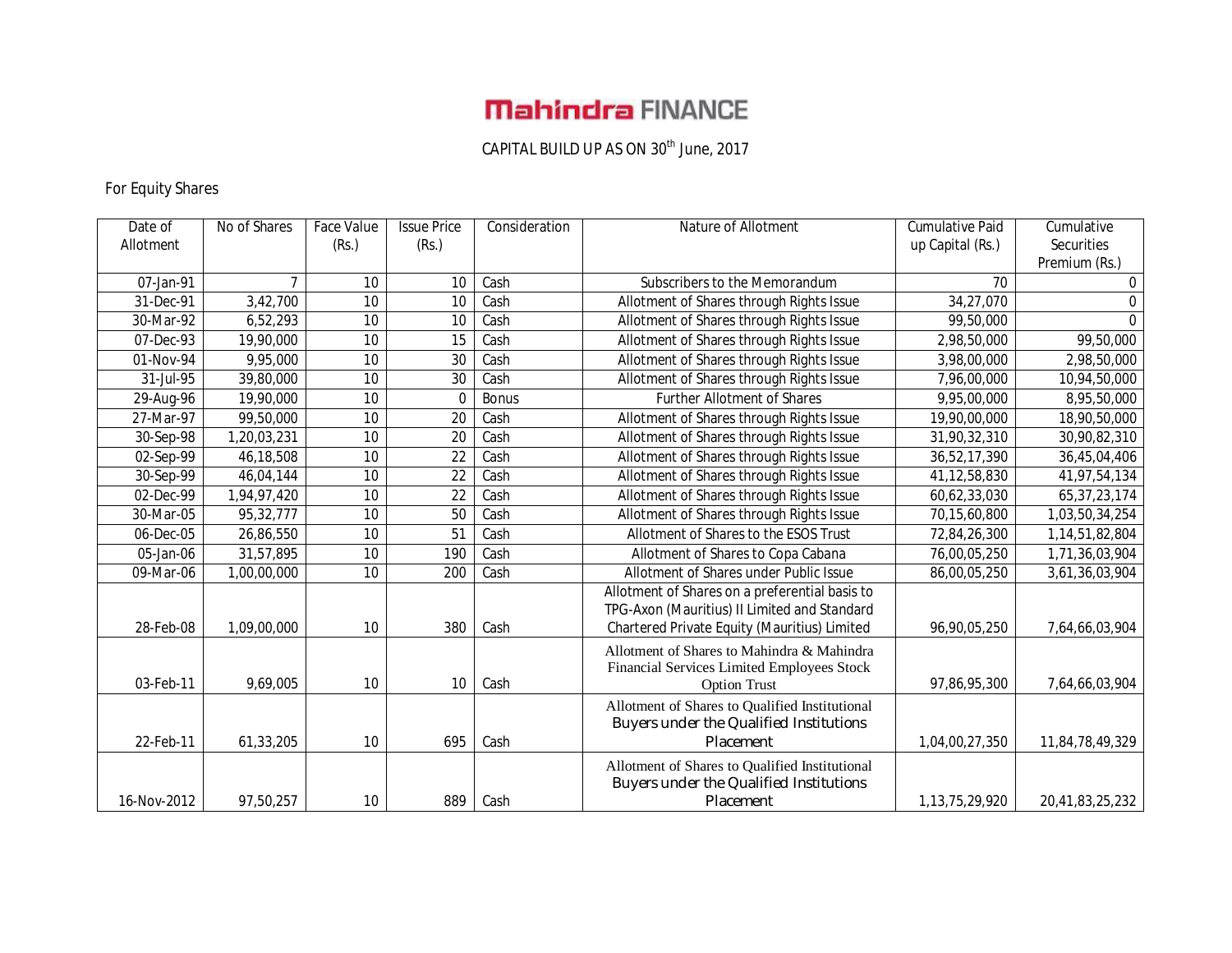# **Mahindra FINANCE**

CAPITAL BUILD UP AS ON 30<sup>th</sup> June, 2017

For Equity Shares

| <b>Balance as on</b> |              |                         |  |                    |                     |
|----------------------|--------------|-------------------------|--|--------------------|---------------------|
| 31-Mar-2013          | 56,87,64,960 | $\mathbf 2$             |  | 1, 13, 75, 29, 920 | 20, 15, 58, 07, 775 |
| <b>Balance as on</b> |              |                         |  |                    |                     |
| 30-June-2013         |              | $\mathbf 2$             |  |                    |                     |
|                      | 56,87,64,960 |                         |  | 1, 13, 75, 29, 920 | 20, 15, 81, 78, 959 |
| <b>Balance as on</b> |              |                         |  |                    |                     |
| 30-Sep-2013          | 56,87,64,960 | 2                       |  | 1,13,75,29,920     | 20, 16, 42, 13, 353 |
| <b>Balance as on</b> |              |                         |  |                    |                     |
| 31-Dec-2013          | 56,87,64,960 | 2                       |  | 1, 13, 75, 29, 920 | 20, 16, 44, 50, 006 |
| <b>Balance as on</b> |              |                         |  |                    |                     |
| 31-Mar-2014          | 56,87,64,960 | $\mathbf 2$             |  | 1,13,75,29,920     | 20, 18, 24, 73, 991 |
| <b>Balance as on</b> |              |                         |  |                    |                     |
| 30-June-2014         | 56,87,64,960 | $\mathbf 2$             |  | 1,13,75,29,920     | 20, 19, 53, 14, 010 |
| <b>Balance as on</b> |              |                         |  |                    |                     |
| 30-Sept-2014         | 56,87,64,960 | 2                       |  | 1, 13, 75, 29, 920 | 20, 20, 57, 14, 511 |
| Balance as on        |              |                         |  |                    |                     |
| 31-Dec-2014          | 56,87,64,960 | $\overline{\mathbf{2}}$ |  | 1, 13, 75, 29, 920 | 2020, 72, 64, 778   |
| <b>Balance as on</b> |              |                         |  |                    |                     |
| 31-Mar-2015          | 56,87,64,960 | $\mathbf 2$             |  | 1, 13, 75, 29, 920 | 2023, 24, 24, 516   |
| <b>Balance as on</b> |              |                         |  |                    |                     |
| 30-June-2015         | 56,87,64,960 | $\mathbf 2$             |  | 1,13,75,29,920     | 2023,68,02,919      |
| <b>Balance as on</b> |              |                         |  |                    |                     |
| 30-Sep-2015          | 56,87,64,960 | $\mathbf 2$             |  | 1, 13, 75, 29, 920 | 2024, 63, 35, 968   |
| <b>Balance as on</b> |              |                         |  |                    |                     |
| 31-Dec-2015          | 56,87,64,960 | 2                       |  | 1, 13, 75, 29, 920 | 2029,03,75,662      |
| <b>Balance as on</b> |              |                         |  |                    |                     |
| 31-Mar-2016          | 56,87,64,960 | 2                       |  | 1,13,75,29,920     | 2032, 52, 39, 633   |
| <b>Balance as on</b> |              |                         |  |                    |                     |
| 30-June-2016         | 56,87,64,960 | 2                       |  | 1, 13, 75, 29, 920 | 2014, 96, 36, 408   |
| <b>Balance as on</b> |              |                         |  |                    |                     |
| 30-Sep-2016          | 56,87,64,960 | $\mathbf 2$             |  | 1,13,75,29,920     | 2016,40,66,658      |
| <b>Balance as on</b> |              |                         |  |                    |                     |
| 31-Dec-2016          | 56,87,64,960 | $\overline{\mathbf{2}}$ |  | 1,13,75,29,920     | 2023,41,98,785      |